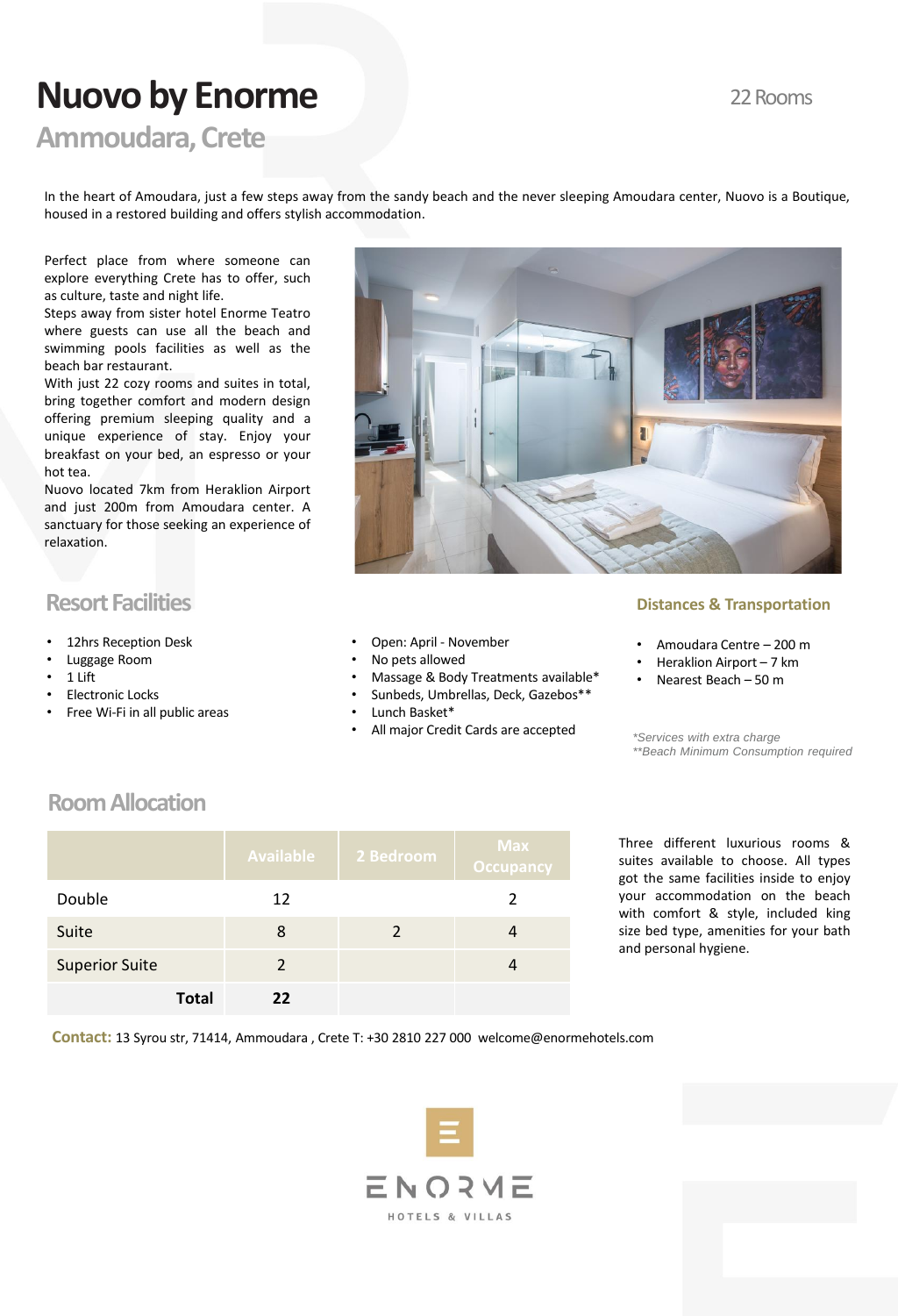# **Nuovo by Enorme**

# **Ammoudara, Crete**

Nuovo rooms are tasteful designed and decorated in order to make the accommodation comfortable and unique. A perfect choice for holidays in style, while being just a breath away from the sandy beach as a strategic place for relaxed vacation.

### **In-Room Includes**

- Kitchenette (Fully equipped)
- Wi-Fi in each room
- Coffee & Tea Facilities Complimentary daily
- Bottle of Water Complimentary upon arrival
- Safety Deposit Box
- 43'' LCD TV Satellite TV Channels
- Toiletries & Amenities
- **Air Condition**
- Magnifying Mirror
- Laundry Service \*



*\* Services with extra charge.*

### **Yoga & Fitness \***

Yoga Sessions are designed for all levels, offering modifications for beginners and greater challenges for advanced. To encourage beginners, we offer introductory classes for groups or private clients just in front of the sea. One week of regular practice is all you need to transform your life.

### **Yoga Schedule**

• 08:00 – 09:00 Yoga Session x 3 Times per week

#### **Personal Training (On Request)**

- Fitness Sessions
- Cross Circuit
- Pilates

*\* Services provided at Enorme Teatro.*

# **Events & Entertainment\***

Events are carefully designed in order to fulfill the evenings, sunsets or weekends. Afternoon DJ sets & Jazz wet nights are common. Weekends are also exciting and full of vibes.

- Jazz Wet Night Once a week
- DJ Set Weekly randomly